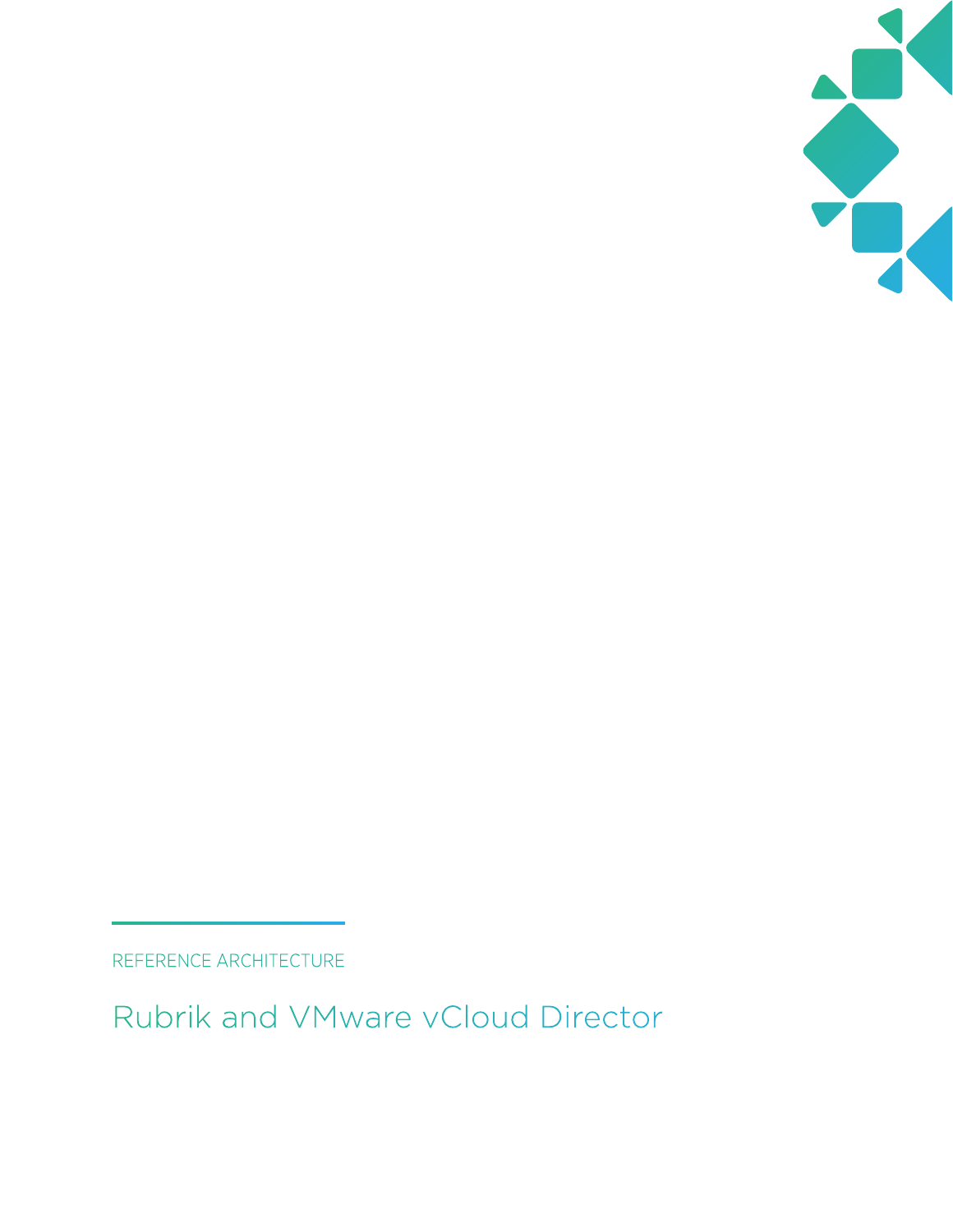# TABLE OF CONTENTS

# 3 [INTRODUCTION](#page-2-0)

## 3 [AUDIENCE](#page-2-0)

## 3 [SOLUTION OVERVIEW](#page-2-0)

- 4 [Declarative SLA Domains](#page-3-0)
- 5 [Assigning SLA Domains](#page-4-0)

[Protection at the vCloud Director instance level](#page-5-0)

[Protection at the organization level](#page-5-0)

[Protection at the organization virtual datacenter level](#page-5-0)

[Protection at the vApp level](#page-5-0)

[Protection at the virtual machine level](#page-5-0)

7 [Recovery Methods](#page-6-0)

[Export](#page-6-0)

[Instant Recovery](#page-7-0)

[Live Mount](#page-9-0)

[File-Level Recovery](#page-9-0)

## 12 [ARCHITECTURE OVERVIEW](#page-11-0)

14 [Multi-Tenancy](#page-13-0)

[Authentication](#page-13-0)

[Mapping Resources](#page-13-0)

# 15 [OPERATIONAL OVERVIEW](#page-14-0)

15 [Use Cases](#page-14-0)

[Tenant Self-Service](#page-14-0) [Protecting Isolated Workloads](#page-16-0) [CloudOut \(Archival\)](#page-17-0) [CloudOn \(Instantiation\)](#page-17-0)

### 19 [CONCLUSION](#page-18-0)

## 20 [ABOUT THE AUTHORS](#page-19-0)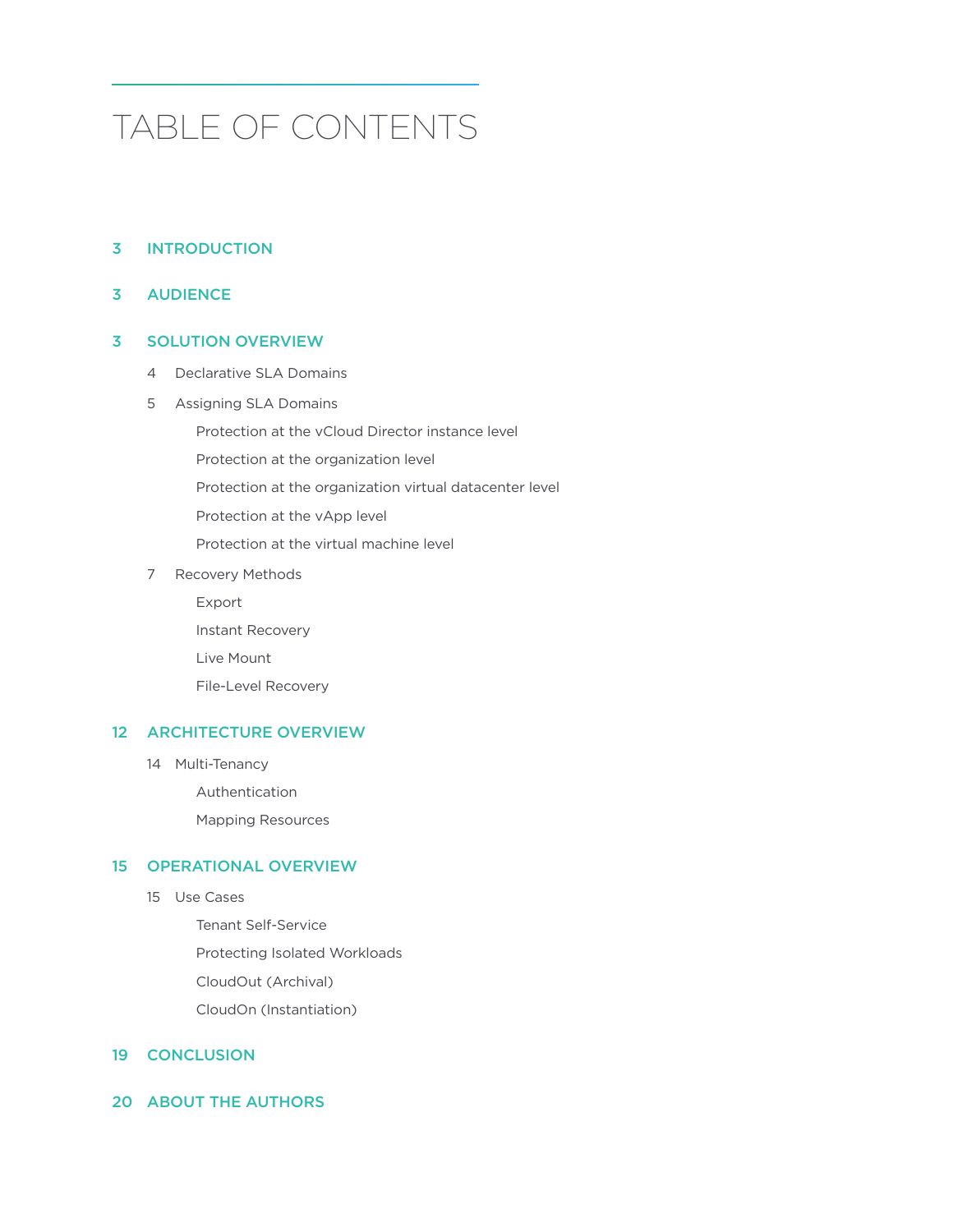# <span id="page-2-0"></span>**INTRODUCTION**

Rubrik Cloud Data Management (CDM) provides SLA driven data protection and management for VMware vCloud Director (vCD) vApps. vCloud Director is industry leading multi-tenant Cloud Management Platform used by Cloud Providers across the globe.

When a vCloud Director instance is added to a Rubrik cluster, the Rubrik cluster automatically discovers the vCloud Director constructs and resources, such as:

- Organizations
- Organization virtual data centers
- vApps
- Virtual machines

The constructs are the building blocks for deploying vCloud Director cloud and provide the basis for assigning SLA domain protection to the vApps. Rubrik CDM manages and protects the data in vApps using the same SLA Domain approach that it provides for vSphere virtual machines.

The Rubrik cluster provides full protection of vApps, backing up not just virtual machine data but also vApp data and configurations, including networks, boot order, and access lists.

# **AUDIENCE**

This reference architecture is intended to provide CTOs, solutions architects, and administrators with information about the architecture, implementation, and benefits of an integrated Rubrik and VMware vCloud Director solution.

For the remainder of this document, "virtual machines" will be referred to as "VMs" and "disaster recovery" as "DR."

# **SOLUTION OVERVIEW**

At the heart of the Rubrik architecture lies the SLA domain. The SLA domain reduces daily operational management by enabling a single policy engine to orchestrate the protection and management of services across the entire data lifecycle. SLA domains can be applied anywhere in the vCloud Director hierarchy stack: the organization, the organization virtual data center (oVDC), vApp, or VM levels, allowing service providers to be as broad or as granular as they desire with data protection strategies.

End-to-end data management is provided by Rubrik for all vCloud Director provisioned workloads. End users can have instant and secured data-access, protection policy automation, and data orchestration across environments in a completely self-serving fashion.

VMware vCloud Director is a cloud service delivery platform that functions as a cloud management plane. vCD further abstracts the underlying virtualization platform in terms of virtual data centers: provider virtual data centers (pVDC) and organization virtual data centers (oVDC). Overall, vCD provides complete multi-tenancy features and self-service access for tenants through a native user interface (UI), or through the API. Recently, VMware has evolved the vCD UI and API to support ecosystem partners, like Rubrik, for further native integration. In essence, this provides seamless, self-service tenant capabilities through the native user interface from vCloud Director (vCD).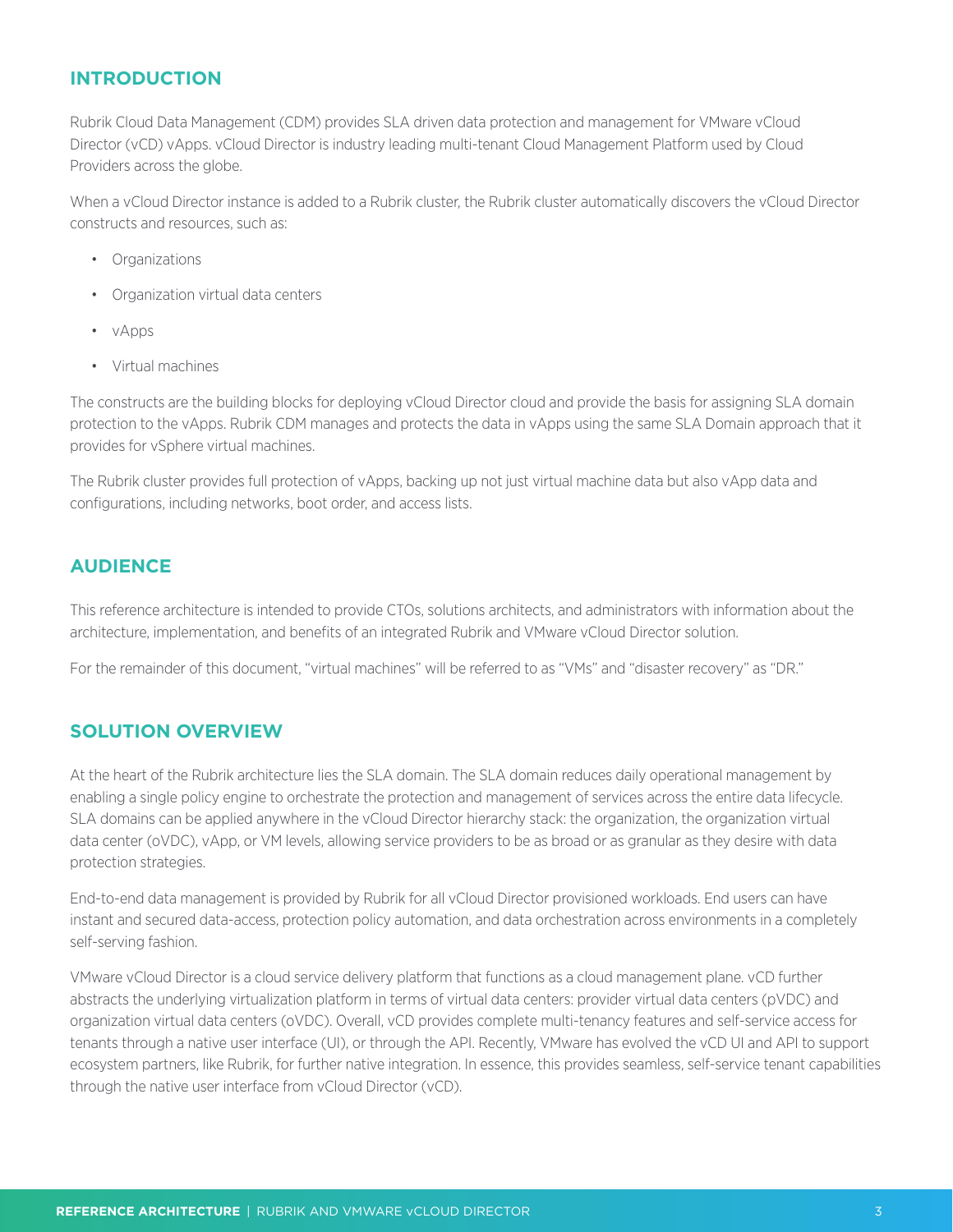<span id="page-3-0"></span>Rubrik leverages full power of vCloud Director's multi-tenant architecture to deliver simple and flexible and multi-tenant data protection service in a seamless Cloud experience. This empowers large service providers and their enterprise customers a full self-service experience directly through the cloud platform of their choice.

## DECLARATIVE SLA DOMAINS

Rubrik orchestrates the movement of data from initial ingest and propagation of that data to other data locations, such as replicating to remote clusters or Rubrik Cloud Edition, as well as data archival. A single SLA policy is used to dictate all data lifecycle specifications, and the data control plane does the rest.

For this section, an example SLA policy is:

- Take a backup:
	- Run a snapshot every 4 hours and retain hourly backups for a day
	- Run a snapshot every month and retain monthly backups for 7 years
- Archive to Amazon S3 after 30 days
- Replicate data to another Rubrik cluster and retain for 45 days.

| Create SLA Domain                                                                                                              |                               | Edit SLA Domain                                                                                                                                                                |                            |
|--------------------------------------------------------------------------------------------------------------------------------|-------------------------------|--------------------------------------------------------------------------------------------------------------------------------------------------------------------------------|----------------------------|
| SLA Domain Name<br>vCD workloads<br>Continuous Data Protection O                                                               |                               | Remote Storage Configuration<br>Retention On Brik                                                                                                                              |                            |
| Advanced Configuration O<br>Service Level Agreement<br>Choose how often we take snapshots and the length of time we keep them. |                               | $\mathbf{0}$<br>30 days                                                                                                                                                        | 6 years 364 days           |
| Take Snapshots:<br>Every (Hours)                                                                                               | Keep Snapshots:<br>For (Days) | Archival <b>O</b><br>Enable Instant Archive (i)<br>— ∟L<br>S3:rubrik-tm-s3-ca2<br>Archival starts after 30 days and is retained on the archival location for 6 years 334 days. |                            |
| $\Delta$<br>Every (Days)                                                                                                       | $\mathbf{1}$<br>For (Days)    |                                                                                                                                                                                |                            |
| Every (Months)<br>$\mathbf{1}$                                                                                                 | For (Months)<br>84            | Cluster_A $\bullet$                                                                                                                                                            |                            |
| Every (Years)                                                                                                                  | For (Years)                   | $\mathbb O$<br>45 days                                                                                                                                                         | 6 years 364 days           |
| Local retention set to 6 years 364 days.<br>Snapshot Window                                                                    |                               | Replication starts immediately, and snapshots are retained for 45 days.                                                                                                        | <b>SLA Domain Creation</b> |
| Cancel                                                                                                                         | Create                        | Cancel                                                                                                                                                                         | Update                     |

Data is ingested and retained according to the frequency specified in the SLA policy. The example policy is configured to store 30 days of data within the Rubrik cluster. Once that period has elapsed, data is archived to another location for long-term retention. In this case, data is archived to Amazon S3 for another 6 years and 335 days. There is no need for an administrator to manage, prune, or validate that data has been archived; these activities are all handled natively by Rubrik to reflect how they were expressed in the SLA.

The policy also specifies to replicate data from one Rubrik instance to another. For example, a remote office/branch office (ROBO) may replicate workloads into the main data center using Rubrik, or a primary site may replicate to a DR site.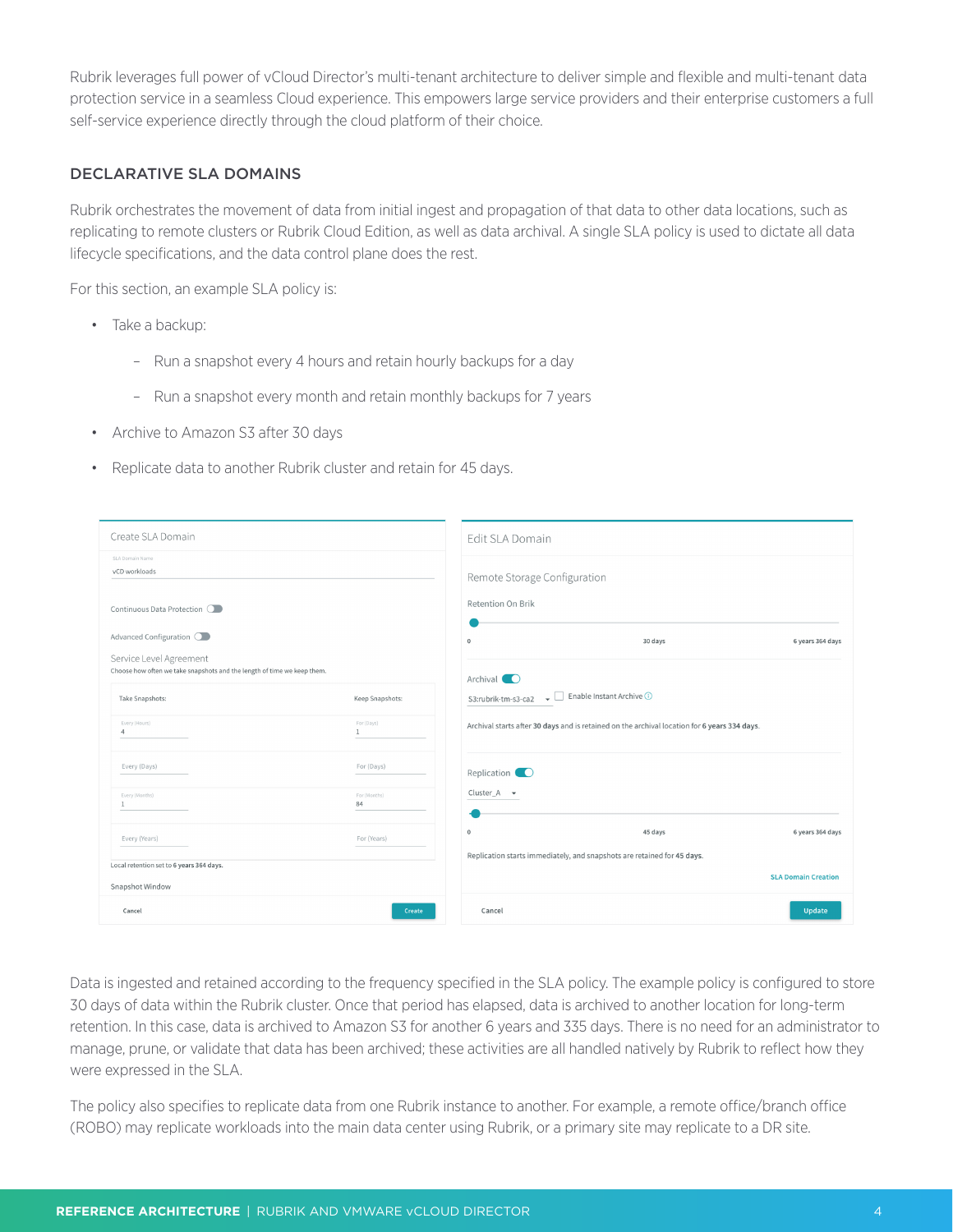<span id="page-4-0"></span>This approach allows you to eliminate configuring and managing this functionality at the storage layer. Apply policy-based management to workloads and stop babysitting data residing across multiple data centers.

Regardless of where the data is archived, Rubrik ensures instant accessibility of data with real-time predictive search. Metadata is included in the archive to ensure the most cost-efficient way to recover data by removing the need for recovering full backups from archive before restoring. This provides the ability to recover archived data at a snapshot or file-level selectively without having to download the entire workload to restore a single file, and reduces cloud provider egress bandwidth charges.

Rubrik is firmly rooted in the declarative approach; as an administrator, you simply define the desired end state (RPO, retention, replication, archival, etc.) and allow the intelligent software to make it reality. In essence, govern infrastructure and applications using declarative policy rather than imperative jobs.

# ASSIGNING SLA DOMAINS

VMs inside the vCloud Director are managed as a part of vApp. vApps allow for multiple VMs to be grouped together and apply multiple VM policies on them. Once the policy in Rubrik d has been created, it can provide protection for a VM or vApp by assigning an SLA Domain to it. Examples of policies could be configurations, such as power-on sequencing and networking configurations. The SLA domain assignment of a vApp can be either directly specified or can be derived from a higher-level component. SLA domains can be applied anywhere in the vCloud Director hierarchy stack: the organization, the organization virtual data center, vApp, or VM levels.

Assigning an SLA domain at a higher level in the organizational hierarchy results in the policy being assigned to all child object vApps and, ultimately, VMs in the hierarchy. This derived SLA domain is set through automatic protection.

Automatic protection occurs in one of the following ways:

- An administrator assigns an SLA Domain to an object that contains the vApp or VM
- An administrator moves the vApp or VM into the hierarchy of an object that is assigned to an SLA Domain

This means that VMs will be protected through inheritance of the SLA Domain assigned to a parent object. If the Organization or oVDCs has an SLA assigned to it, the vApps and VMs underneath will automatically inherit the policy. The Rubrik data control plane detects the newly added VMs and automatically applies a protection policy, eliminating the need for any manual administrator interaction. This resolves the common issue of new workloads being brought online and going days or weeks without being protected.

SLA Domains may be assigned on any of the following object types:

- 1. vCD instance
- 2. Organization
- 3. oVDC
- 4. vApp
- 5. VM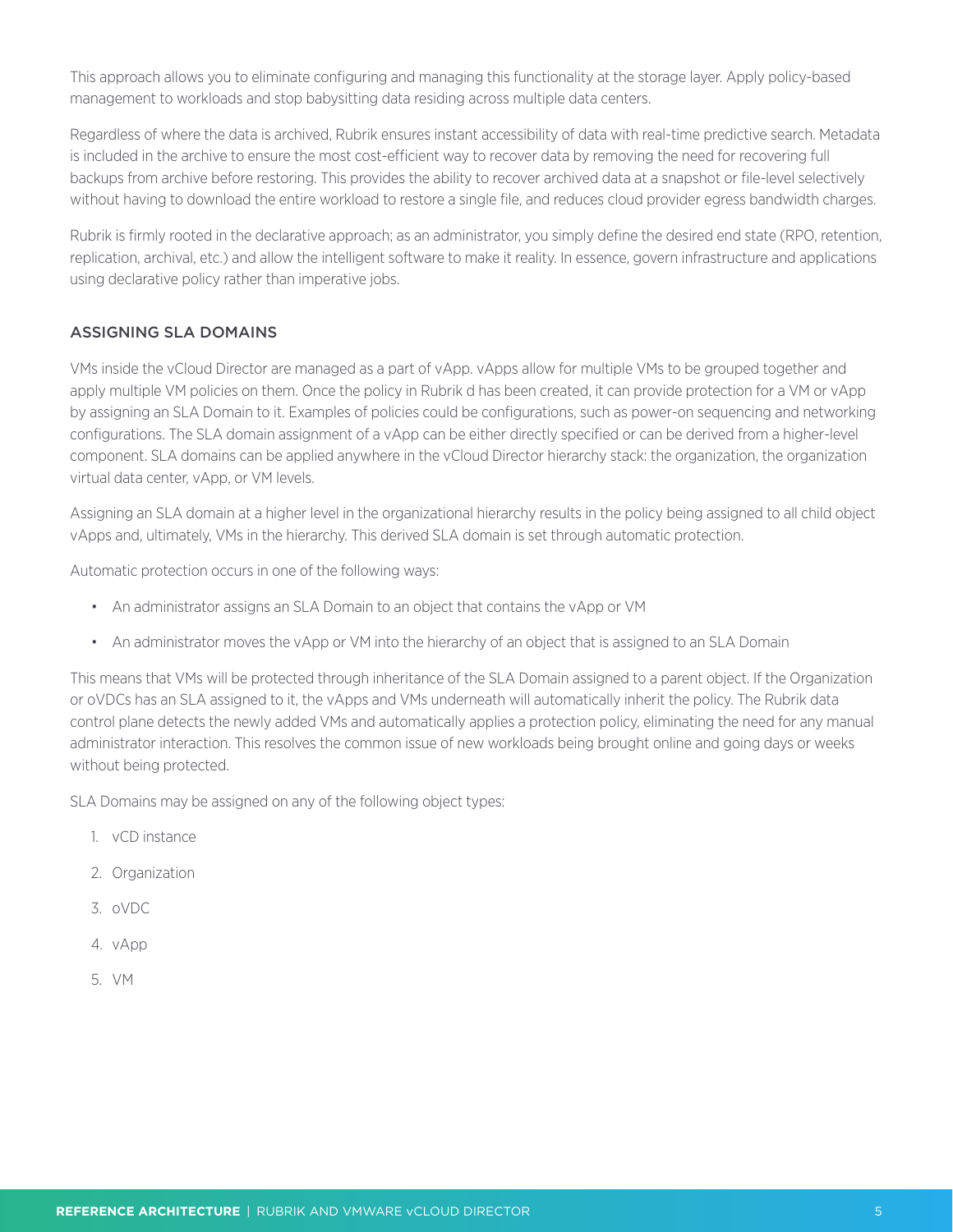<span id="page-5-0"></span>The following image illustrates the protection hierarchy on which SLA Domains may be applied.



Assigning an SLA domain at a lower level in the hierarchy overrides an assignment made at a higher level. The following sections will provide more detailed information about inheritance at each hierarchical level.

#### PROTECTION AT THE VCLOUD DIRECTOR INSTANCE LEVEL

The Rubrik cluster applies the policies of the specified SLA Domain to all virtual machines within the constructs controlled by the vCloud Director instance. Any workload placed under this construct will automatically inherit the SLA Domain assigned.

#### PROTECTION AT THE ORGANIZATION LEVEL

The Rubrik cluster applies the policies of the specified SLA Domain to all virtual machines within the organization. Assigning an SLA Domain at this level overrides an SLA Domain assignment at the vCloud Director instance level.

#### PROTECTION AT THE ORGANIZATION VIRTUAL DATACENTER LEVEL

The Rubrik cluster applies the policies of the specified SLA Domain to all virtual machines within the organization virtual datacenter. Assigning an SLA Domain at this level overrides an SLA Domain assignment at the vCloud Director instance level and the organization level.

#### PROTECTION AT THE vAPP LEVEL

The Rubrik cluster applies the policies of the specified SLA Domain to all virtual machines within the vApp. Assigning an SLA Domain at this level overrides an SLA Domain assignment at the vCloud Director instance level, the organization level, and the organization virtual datacenter level.

#### PROTECTION AT THE VIRTUAL MACHINE LEVEL

The Rubrik cluster applies the policies of the derived or individually assigned SLA Domain assignment to the specified virtual machine. Essentially, the Rubrik cluster ignores that the virtual machine is part of a vApp. To do this, delete the vCloud Director instance from the Rubrik cluster.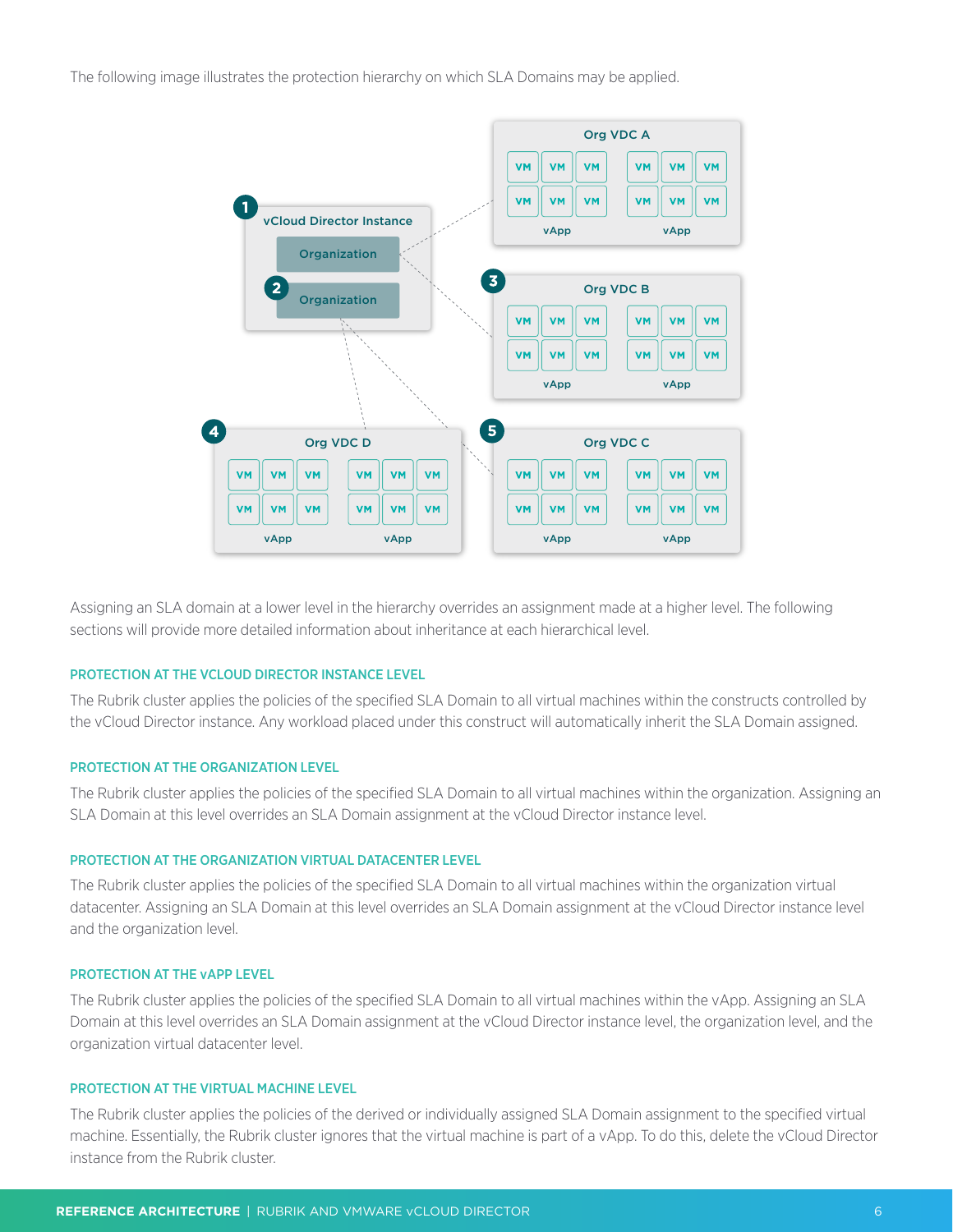# <span id="page-6-0"></span>RECOVERY METHODS

An entire vApp, or one or more virtual machines in a vApp, can be replaced through recovery.

Recovery of a vApp can be either:

- Full all of the vApp virtual machines and metadata are restored to replace the source vApp.
- Partial one or more selected virtual machines and their metadata are restored to the source vApp.

This integration also provides several recovery options at the vApp and VM level using Instant Recovery and Export. These are illustrated in the chart below.



Instant Recovery allows for restoring both the full vApp and partial recovery, enabling the replacement of one or more VMs inside an existing vApp. Similarly, the Export option allows for replacing the full vApp from a snapshot and a partial recovery. A new vApp may be created from one or more VMs, or VMs may be imported into an existing vApp.

#### EXPORT

An Export creates a new vApp or VM from a point-in-time copy of the source. The chosen recovery organization allows the selection of applicable resources for the recovered vApp or VM.

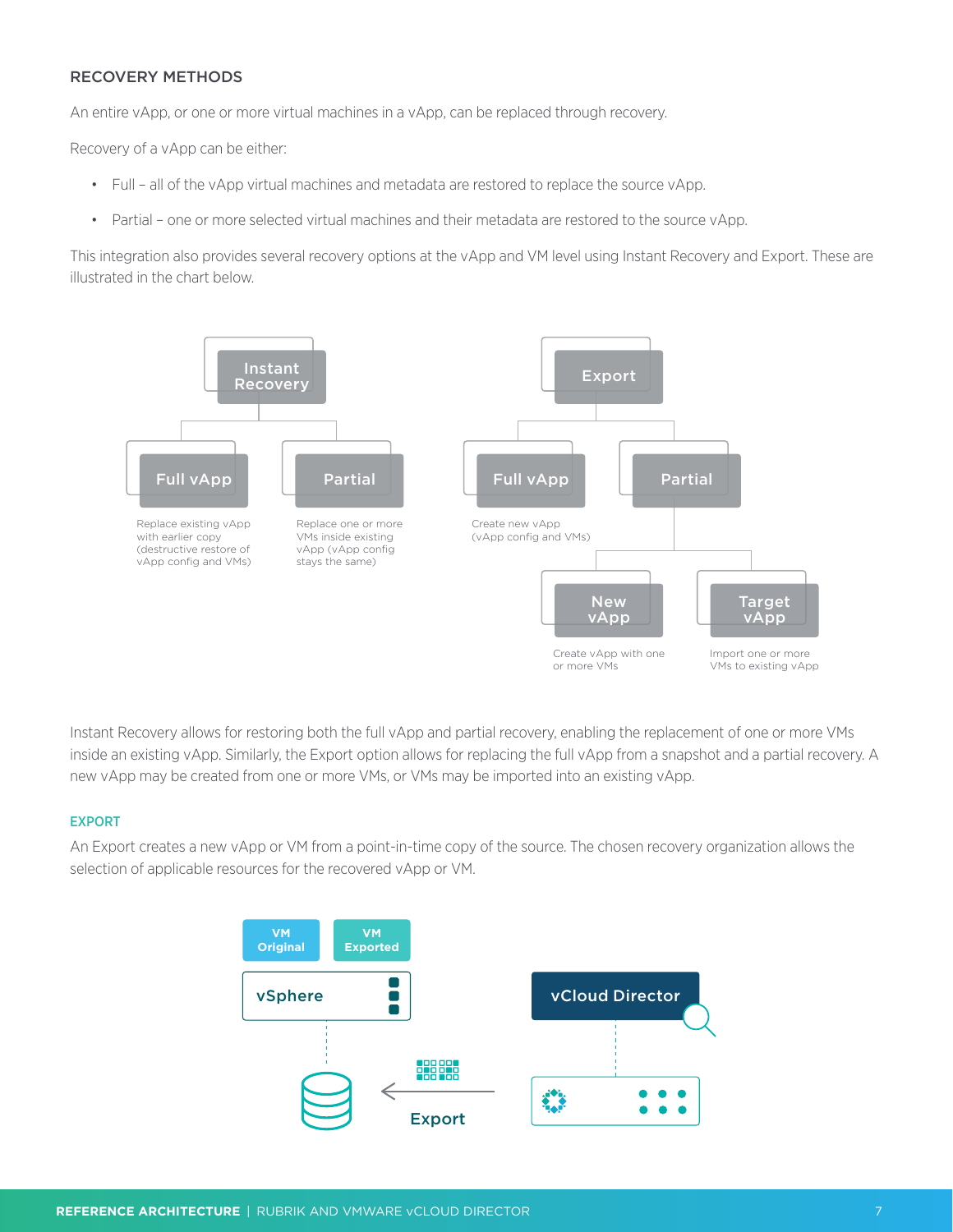<span id="page-7-0"></span>vApp network settings may be restored during the recovery workflows. During an Export, Rubrik can:

- Recover
	- Isolated vApp networks
	- Direct vApp networks and NAT-Routed networks if the relevant Organization network still exists
- Connect VM NICs to the recovered networks

| Export Snapshot                                                         |                                                                                                                                                       |                                                    |  |  |  |
|-------------------------------------------------------------------------|-------------------------------------------------------------------------------------------------------------------------------------------------------|----------------------------------------------------|--|--|--|
| Type $-$<br>$\checkmark$<br>$\checkmark$                                | Destination -                                                                                                                                         | <b>Recovery Options</b><br>$\overline{\mathbf{3}}$ |  |  |  |
| NIC Mapping<br>No Mapping<br>Delete NICs of all VMs<br>$\left( \right)$ | You selected to export to Demo-Org. Configure recovery options.<br>Manually power on vApp. Power On may fail due to inadequate resources.<br>Advanced |                                                    |  |  |  |
| <b>Virtual Machine NIC</b>                                              | Network                                                                                                                                               |                                                    |  |  |  |
| DEMO-CENTOS-01/0                                                        | Demo-Org-Routed                                                                                                                                       | $\blacktriangledown$                               |  |  |  |
| DEMO-CENTOS-02 / 0                                                      | Demo-Org-Routed                                                                                                                                       | $\overline{\phantom{a}}$                           |  |  |  |
|                                                                         |                                                                                                                                                       |                                                    |  |  |  |
| Cancel                                                                  | <b>Back</b>                                                                                                                                           | Finish                                             |  |  |  |

#### INSTANT RECOVERY

Rubrik's Instant Recovery can be used to recover vApps or VMs that are no longer functioning properly because of:

- Corruption or malware
- Accidental deletion
- Any other service disruption

This functionality allows VMs needing to be restored to be mounted directly off the Rubrik system, thus reducing the recovery time.

### WORKFLOW

The process first begins by selecting the vApp or VM, snapshot date, and recovery host. You may choose to remove a virtual network device or select a different network if any networking changes or issues would prevent the VM from successfully powering on. This methodology also enables validation of certain services after recovery but before restoring the service.

At this point, the Rubrik system presents itself as an NFS v3 datastore to ESXi. The original VM is deprecated (renamed); however, keep in mind that the original VM may have been deleted, so this would not be necessary.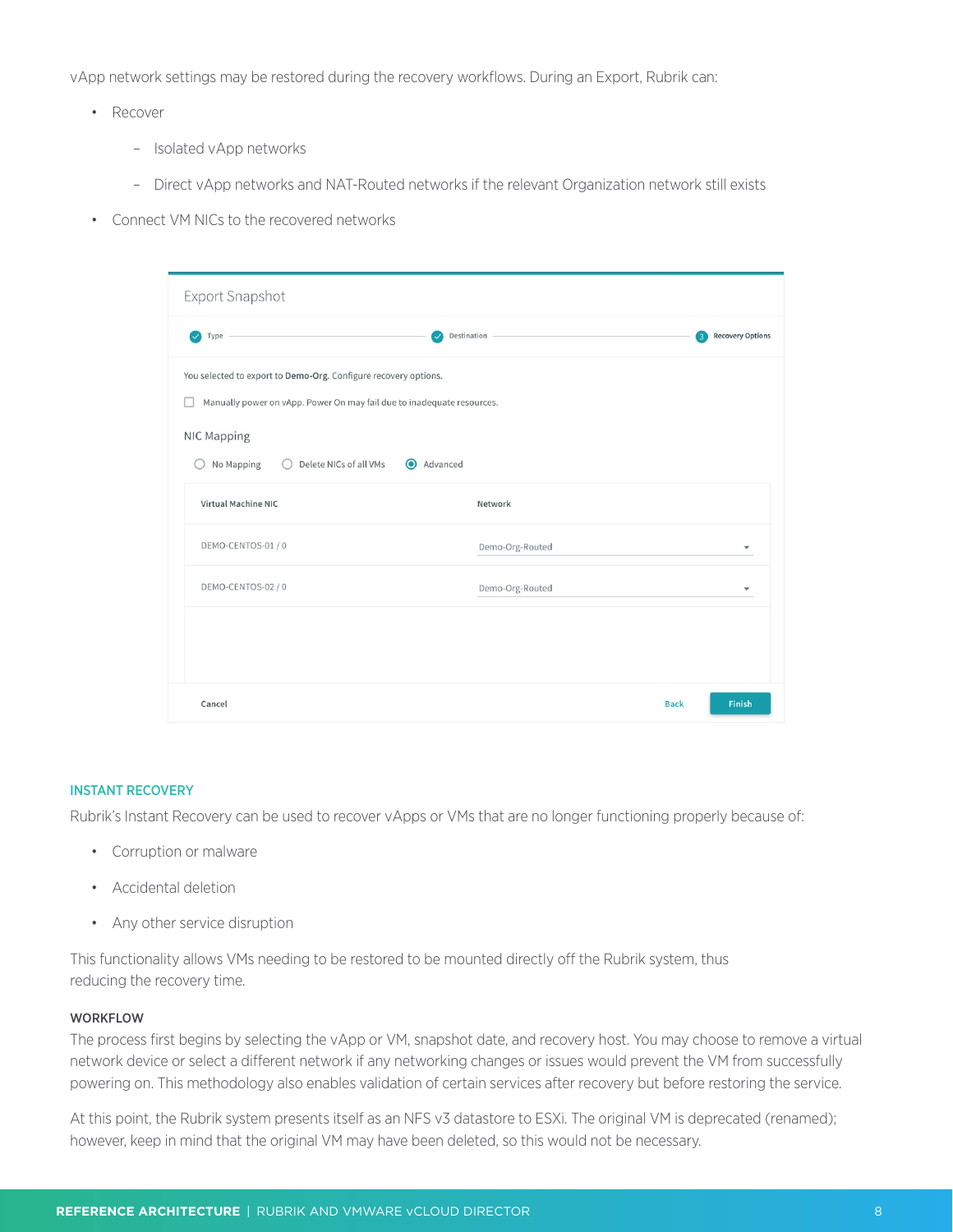Rubrik coordinates the addition to the VM inventory in vCenter Server. A new copy of the VM running on Rubrik is presented and powered on and services resume.



Post-recovery, users can Storage vMotion to the primary storage array.



Ultimately, Rubrik serves as a storage endpoint to recover as many vCD vApps or VMs as needed, thus eliminating the complexity and time wasted in transferring data back into the production system. This functionality provides a near-zero recovery time and restores user access near instantly.

The instantly recovered VM derives protection from parent objects. When the recovered VM does not derive protection from any parent objects, add it to an SLA Domain. To protect it using the same SLA rules and policies as the source VM, add the recovered VM to the original SLA Domain or to another SLA Domain.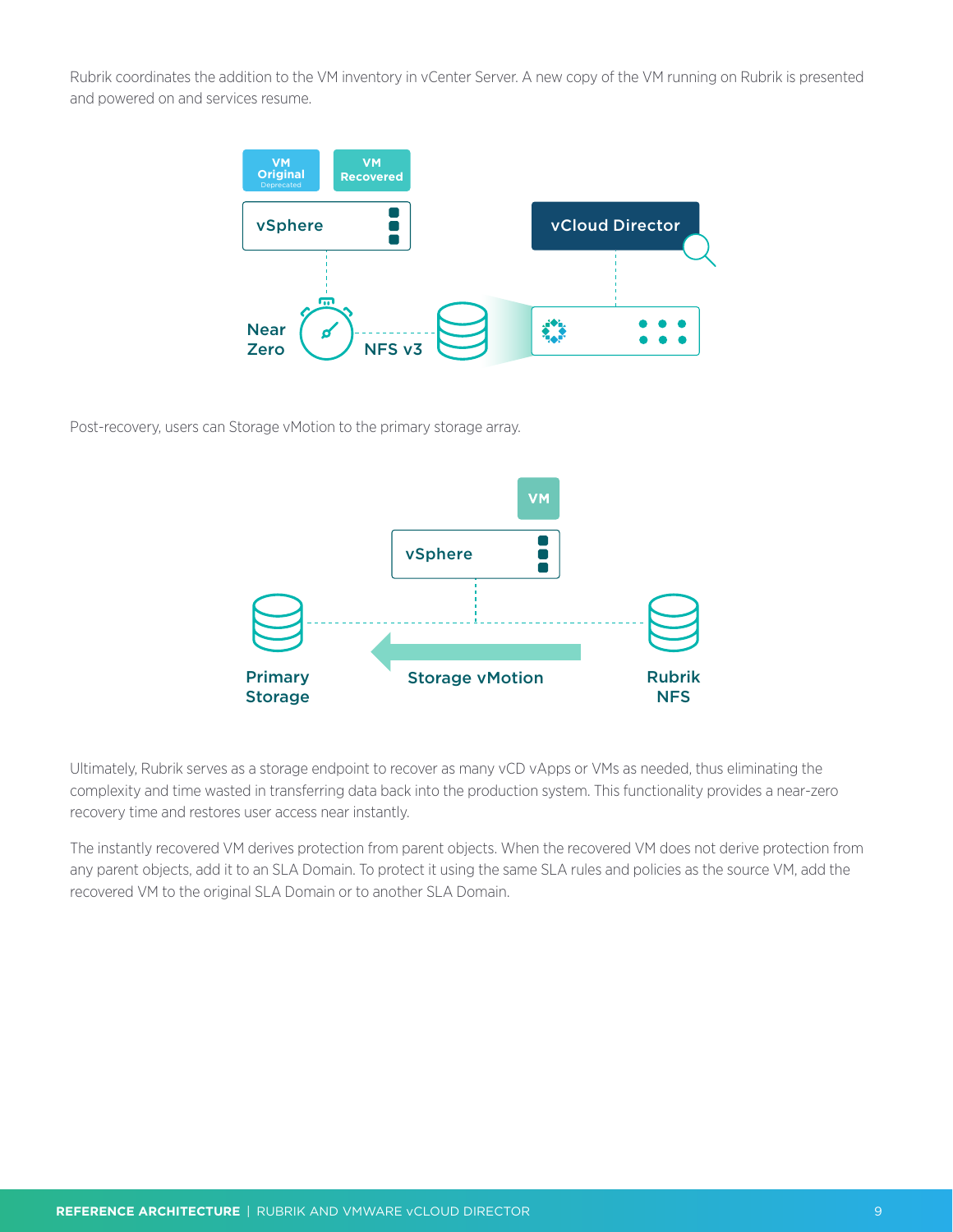## <span id="page-9-0"></span>LIVE MOUNT

Like Instant Recovery, Rubrik becomes an NFS v3 datastore from vSphere ESXi hypervisor perspective. Instead of deprecating the original VM, a VM similar to the original is created but with a trailing date timestamp appending the VM name. The original VM is not altered. Additionally, in order to avoid IP or MAC address conflicts, the Live Mount VM has its NIC disabled by default.



This functionality appeals to application owners and operations teams in order to conduct:

- Functional or regression testing
- Application development
- Software release testing (upgrade the actual applications)

Build isolated environments and leverage the Live Mount feature to instantiate an identical environment in moments. Test VMware Tools or hardware version upgrade, failure scenario, or other use cases using your backup storage. When done, simply throw it away.

No additional configurations are needed on the hypervisor side for Live Mount functionality to work. Rubrik automates the entire process. VMs of any size can be recovered in the amount of time it takes for the OS to boot. Imagine having the ability to spin up an 8 TB VM in under 2 minutes so that a recovery point can be validated by an administrator or application owner.

Please note that Live Mount is currently only supported at the VM level.

#### FILE-LEVEL RECOVERY

The Rubrik cluster provides file-level restore (FLR) of files and folders from any local snapshot, replica, or archival snapshot that was successfully indexed.

To restore a file or folder, search for the file or folder by name across all local snapshots. You can also browse for the file or folder on a selected snapshot.

Note: The Rubrik cluster must download an archival snapshot before it can be browsed. Searching by name for a file or folder on an archival snapshot does not require that the archival snapshot be downloaded first.

Files and folders may be restored directly to the source system or by download.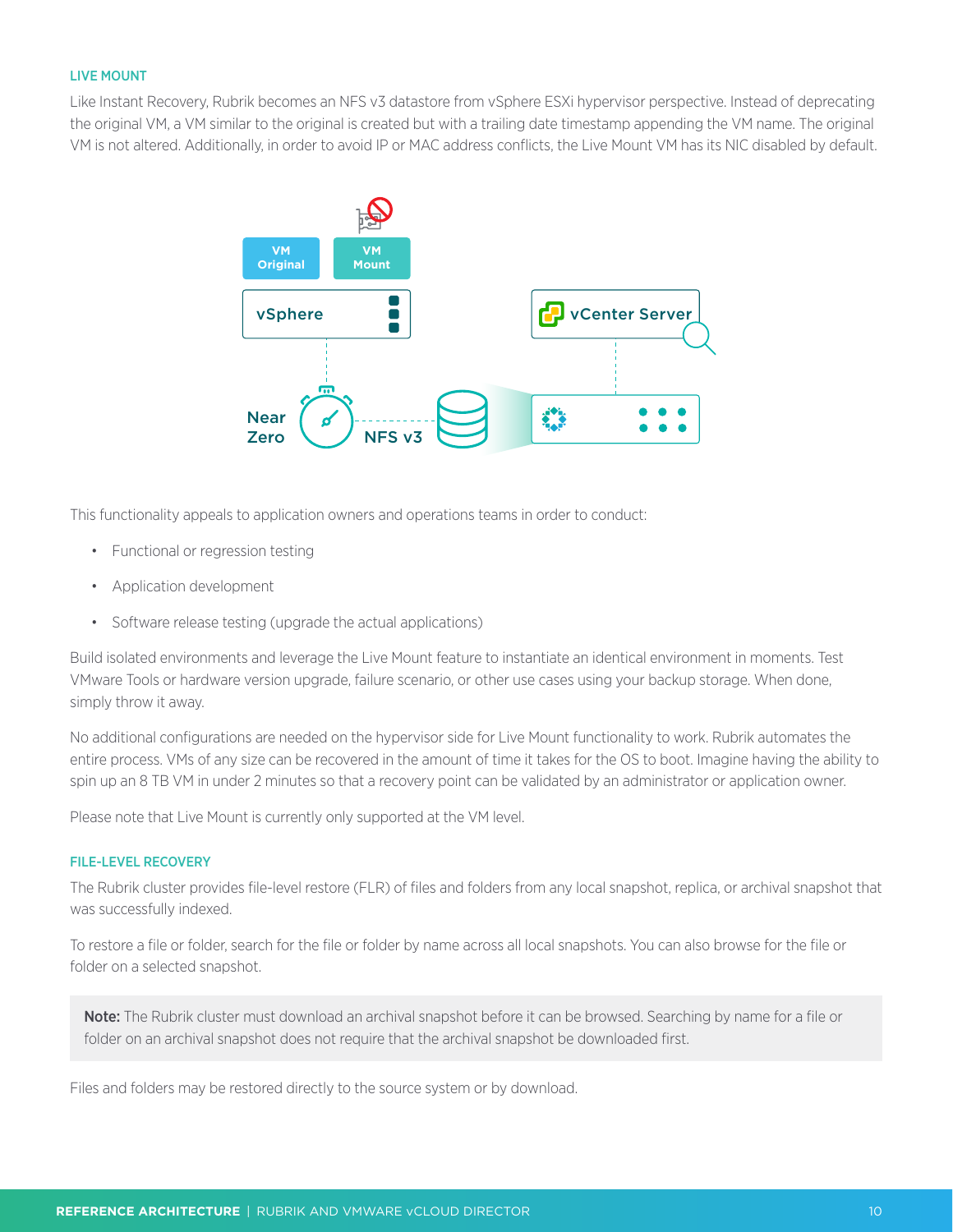#### DIRECT RESTORE

For supported Windows and Linux guest operating systems, the Rubrik cluster can restore files and folders directly to the source file system.

When restoring from a snapshot of a supported guest operating system, the web UI provides the option to restore a file or folder directly to the source file system. When this option is selected, the web UI provides a choice to overwrite the source file or folder, or to restore the file or folder to another location.

A restored file or folder inherits the access control of the parent folder and the same owner as the parent folder. The restored file or folder retains the modification time of the source file or folder at the time of the snapshot.

To successfully restore directly to the source file system, the Rubrik cluster must be provided the following information:

- Resolvable hostname or IP address of the authentication server
- Username of an account with Administrator privileges for the target
- Password for the account

When the Rubrik cluster has previously accepted the service credentials of a guest operating system, the restore job does not require additional credential information. This feature requires that the Rubrik cluster has successfully used the service credentials for at least one backup prior to the restore task. Otherwise, the credentials can be provided through the Restore File dialog during the restore task.

#### RESTORE BY DOWNLOAD

The Rubrik cluster generates download links to use for file-level restore (FLR) of files and folders from any local snapshot, replica, or archival snapshot that was successfully indexed. The guest OS of the source virtual machine must have a current version of VMware Tools running to enable successful indexing.

Restore a file from a data protection object through the Rubrik cluster web UI. Once the file is selected, the Rubrik cluster processes the request and provides a link for download of the file.

When restoring a folder, the Rubrik cluster generates a . ZIP file containing the folder and all its contents. The . ZIP file retains the hierarchy of the selected folder. The Rubrik cluster provides a link for downloading the . ZIP file.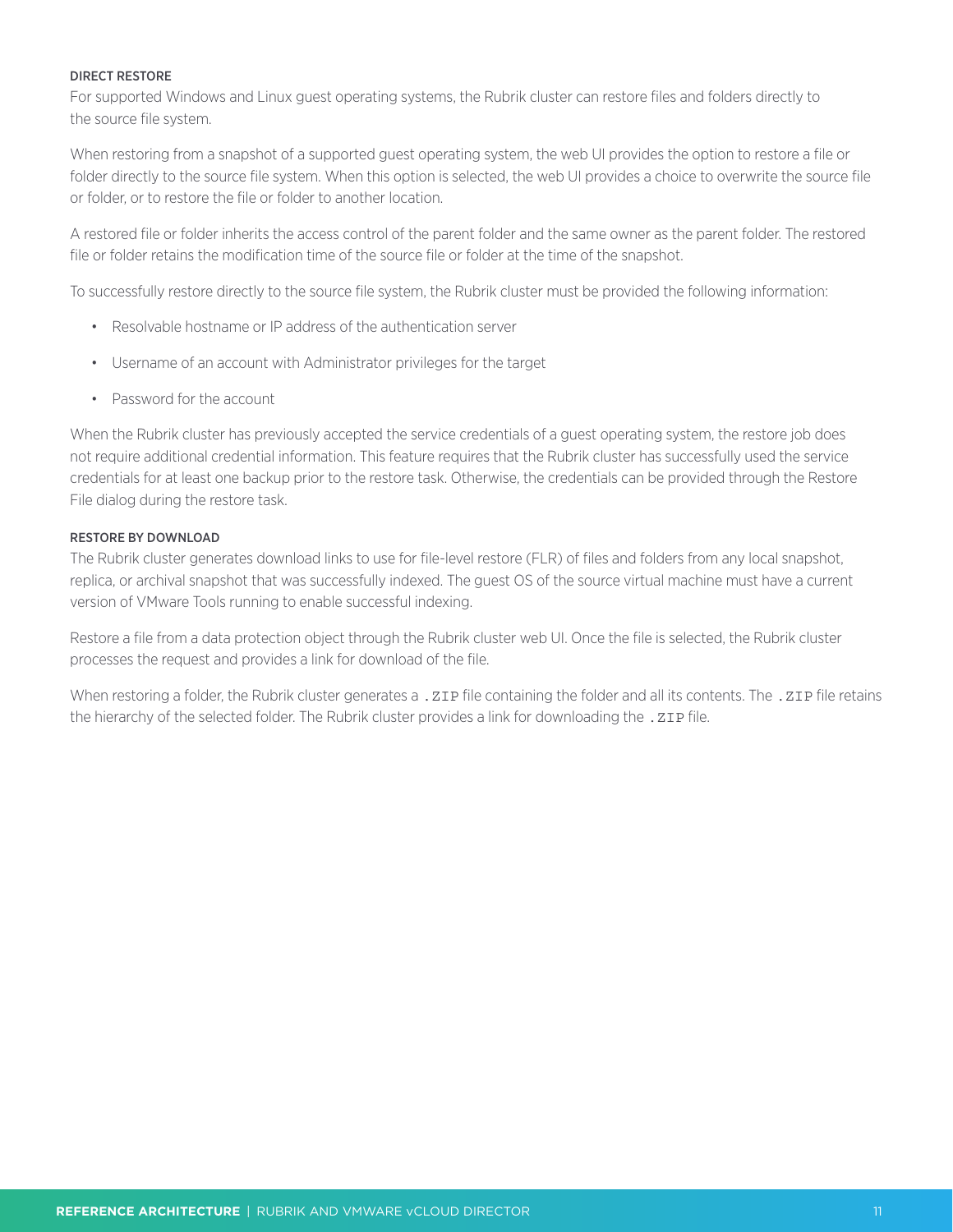# <span id="page-11-0"></span>**ARCHITECTURE OVERVIEW**

vCloud Director makes it easy for cloud service providers or managed service providers (MSPs) to manage and operate VDCs for multiple organizations, or tenants. The solution can automate the creation of VDCs based on consumer resource needs and assign the appropriate policies necessary to maintain a proper allocation and priority of resources. vCloud Director also provides a unique portal for tenants to manage various cloud services and workloads on their own.

Rubrik's integration with vCloud Director simplifies protection of VMs by recognizing vCD constructs, and provides granular recovery at the file-level so that users can choose whether to recover an entire vApp or a subset of VMs. Rubrik's integration with vCloud Director includes the following:

- Autodiscovery of vCD hierarchy
- SLA-based autoprotect at different levels of vCD hierarchyvCD instance
	- vCD organizations
	- Org VDC
	- vApp
- Recovery flows
	- Export and instant recovery
	- File restore
	- Network settings
- Tenant facing self-service management of backups enabling Backup-as-a-Service (BaaS) with Rubrik Envoy and/or Rubrik Extension for vCloud Director
- Reporting per vCD organization

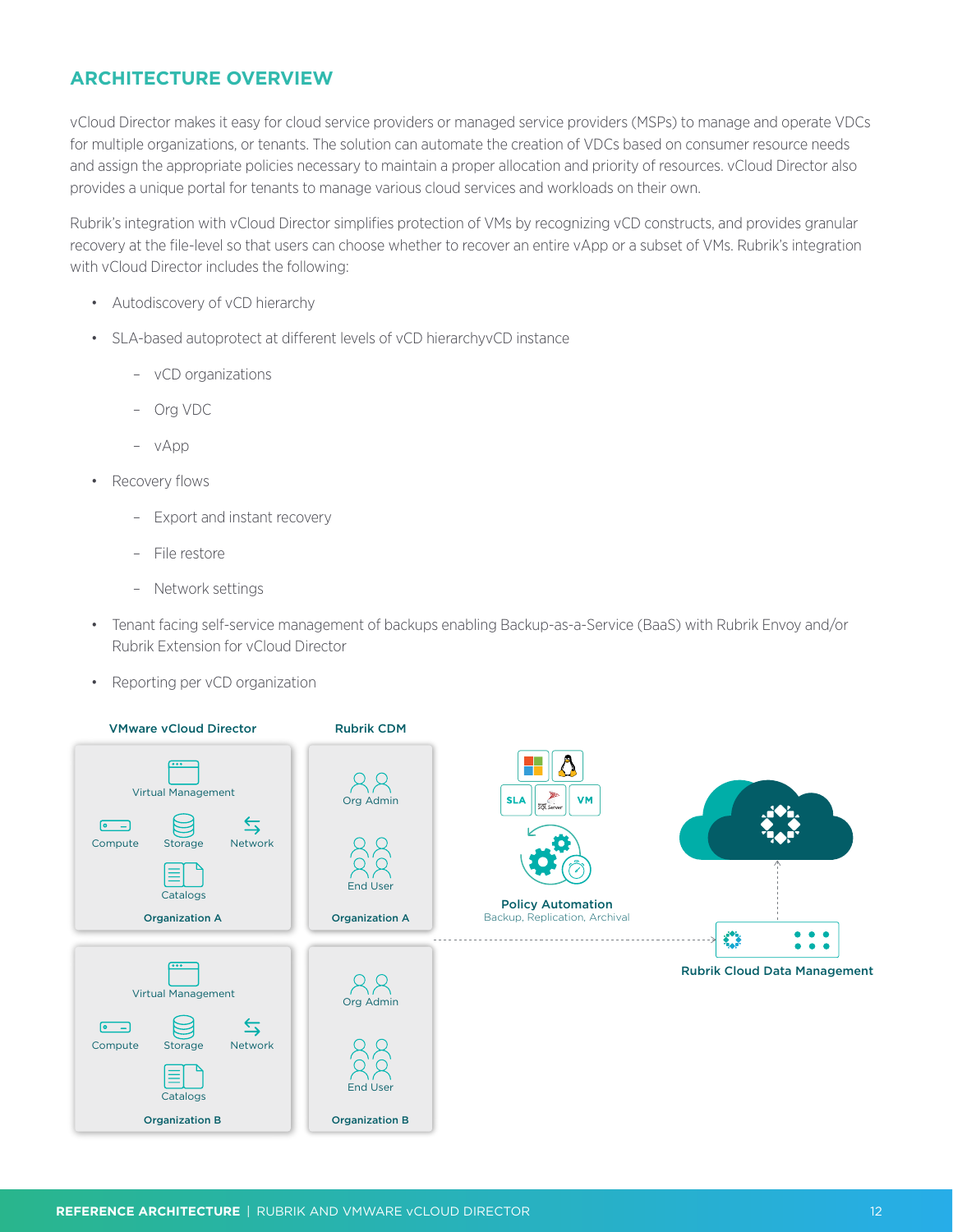The following provides a few requirements for this integration detailed in the reference architecture:

- VMware Software Solutions
	- VMware vCloud Director 9.1 or 9.5
		- » VMware vCloud Director 8.10 or later is supported, however, the ability to use a third-party extension is unavailable
		- » [Rubrik Extension for vCloud Director](https://github.com/rubrikinc/rubrik-extension-for-vcd)
		- » See Compatibility Matrix for most up to date information
	- VMware vSphere 6.5 or later
		- » VMware vCenter 6.5 or later
		- » VMware ESXi 6.5 or later
	- VMware Tools
		- » The Rubrik cluster requires the current version of VMware Tools to perform administrative operations and enable application-consistent snapshots.
		- » If VMware Tools is out of date, the backup will proceed but may not be application consistent.
- Ethernet (IP) Network
	- A VMkernel port is required for NFS if using Live Mount or Instant Recovery functionality.
	- Additionally, a separate VMkernel network may be configured for Rubrik data traffic.
- Rubrik Cloud Data Management (CDM) 4.2 or later

Additionally, the following assumptions have been made in the writing of this document:

- Workloads are supported by VMware vCloud Director.
- Workloads are using supported versions of their operating system and application release(s).
- 10 GbE network connectivity exists between the ESXi Host(s) and Rubrik cluster.
- 4-node Rubrik cluster.

Lastly, a few constraints since Rubrik cannot protect data that exists on any of the following using native vSphere integration through APIs:

- VMDKs that are set to Independent-Persistent mode or to Independent-Nonpersistent mode.
- Network drives that are mounted on the file system of a protected virtual machine.
- Any VM for which the Rubrik cluster does not have snapshot creation permission because of settings on the VM or on a vSphere folder that contains the VM.
- Any VM data that resides on raw disk mappings (RDMs), where the RDM compatibility mode is set to Physical.

That being said, these constraints apply to protection using native vSphere APIs but can be backed up using an agent-based approach with Rubrik Backup Service (RBS).

These requirements and assumptions should be taken into account for the remainder of the document.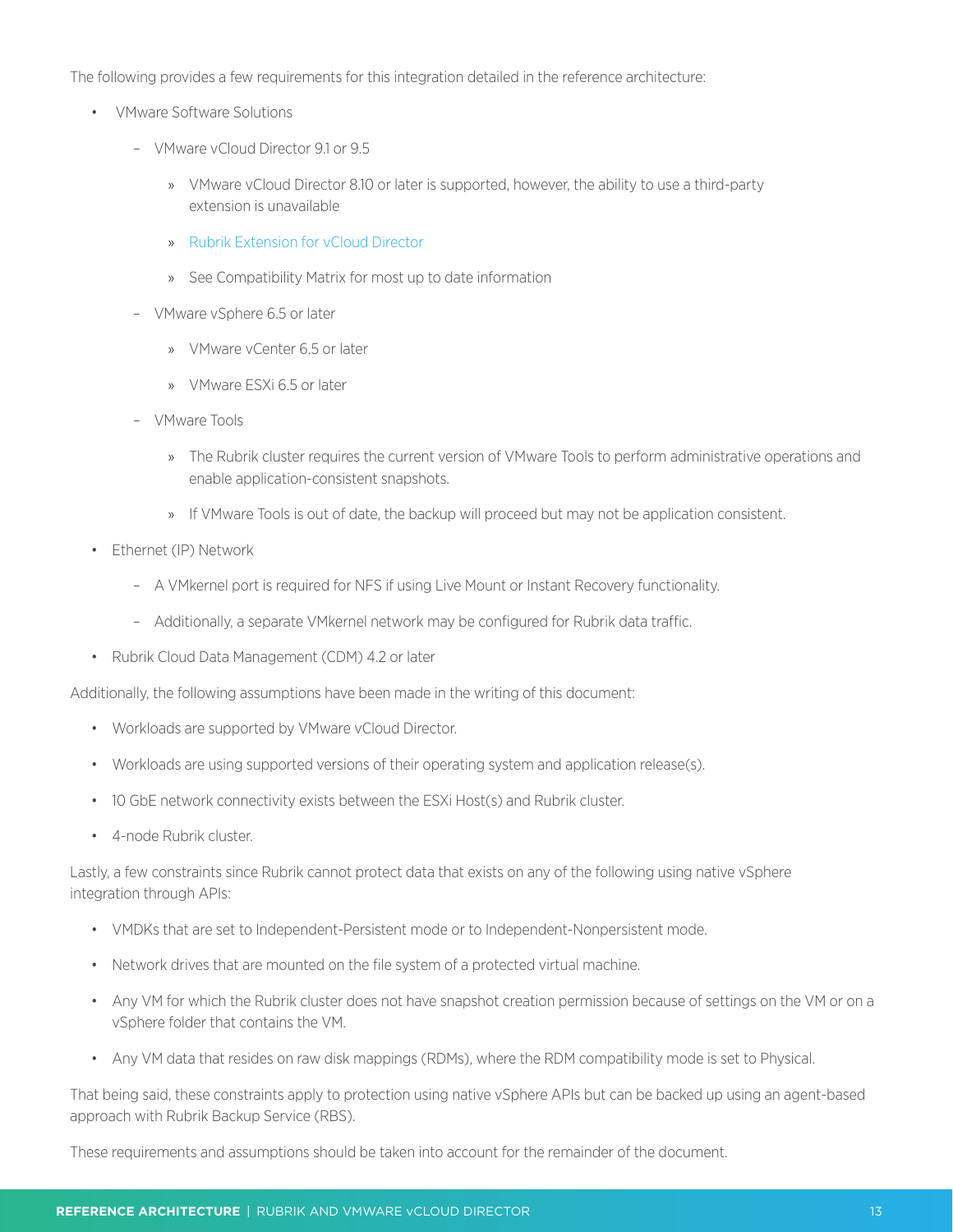## <span id="page-13-0"></span>MULTI-TENANCY

Multi-tenancy enables the support of multiple customers on a single platform. This empowers lines of business to manage policies of their data while retaining control and compliance.

Rubrik's multi-tenancy approach employs Logical Data Isolation, shared resources with secure Roles-Based Access Control (RBAC), and simple scalability. Rubrik brings an innovative framework for secure data and metadata isolation to avoid data commingle. Rubrik is designed to give the best of both worlds; security benefits of physical boundaries and economic advantages of a real cloud computing model. It is made possible by virtualizing all resources so that tenants can share allocated resources in a secure, isolated fashion.

Each tenant or user can only see and manage objects that they are assigned. Rubrik ensures secure access control at the object and tenant level. The flexibility of the underlying architecture makes it very easy to scale and grow as you go. In addition, Rubrik eliminates complexity with an extremely easy-to-use software.

This flexible approach allows the service provider to determine whether resources are shared across tenants. Operate in a true cloud computing model, with shared resources virtualized to different tenants in secure, isolated fashion.

#### AUTHENTICATION

Rubrik and vCD both support local user databases or LDAP as an external user directory. Using the same external LDAP directory for both vCD and Rubrik is recommended to ease administrative overhead. If local user databases are used with a high number of users, consider automating user creation via REST API. Users will need to remember to change their password in both vCD and Rubrik if local databases are used.

## MAPPING RESOURCES

Multi-tenancy on Rubrik is achieved by creating organizations, and assigning users and resources to the organization. An organization is made up of the following objects:

- Protected objects (i.e. a vCD vApp, Org, or VDC)
- Replication and archival targets
- SLA Domains
- Users (local or LDAP)
- Service credentials
- Reports

It is up to each administrator to determine the best operational model to deliver multi-tenancy. The simplest approach is a oneto-one mapping of vCD organizations to organizations on Rubrik, but more complicated scenarios are possible.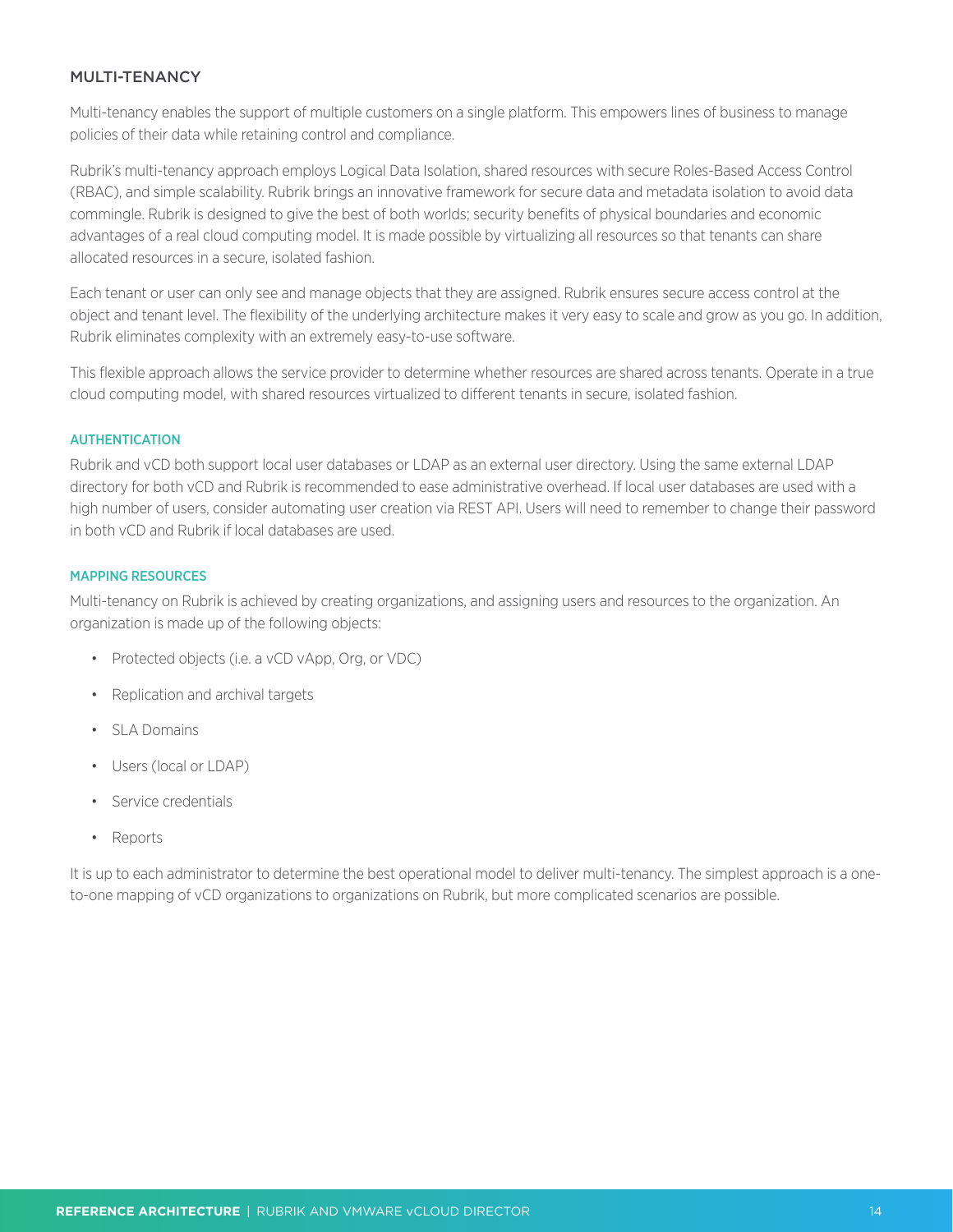# <span id="page-14-0"></span>**OPERATIONAL OVERVIEW**

Rubrik and VMware vCloud Director product lines leverage a complementary progressive hybrid cloud enterprise architecture, with the goal of accelerating applications and business requirements. This section aims to highlight how lightweight the Rubrik and VMware vCloud Director joint solution is.

## USE CASES

This section is intended to provide a few examples of how Rubrik and VMware vCloud Director may be used together. It is not intended to be an exhaustive list but merely a set of sample use cases.

#### TENANT SELF-SERVICE

The Rubrik Extension for vCloud Director empowers the tenant to manage their own data protection and recovery. This plugin gives tenants the same simple and flexible multi-tenant self-service functionality that providers already enjoy from the vCloud Director UI without having to use the Rubrik UI.

As of 9.1, the vCloud Director user interface (UI) plugin management allows for integration of custom, third-party modules directly into the context of the vCloud Director interface. This has allowed Rubrik the ability to extend our functionality into vCloud Director by customizing the UI based upon HTML5 standards using Angular and Clarity.

Once the Rubrik Extension for vCloud Director is installed, the following actions can be made available to allow for tenant self-service:

- On-demand Snapshots
- Assign SLA Protection
- Recover vApp
- File Recovery
- Export vApp
- Credential Management

The following image demonstrates some of the Rubrik functionality available from the tenant:

| <b>Rubrik</b>                                |                                                                                              |                                                                          |                                                |                 |
|----------------------------------------------|----------------------------------------------------------------------------------------------|--------------------------------------------------------------------------|------------------------------------------------|-----------------|
| Settings<br>Protection                       |                                                                                              |                                                                          |                                                |                 |
| <b>ON-DEMAND SNAPSHOT</b><br><b>VDC Name</b> | <b>RECOVER VAPP</b><br><b>ASSIGN PROTECTION</b><br>$T$ $T$<br>vApp Name<br>$\overline{\tau}$ | <b>EXPORT VAPP</b><br><b>RECOVER FILES</b><br>Owner<br>$\overline{\tau}$ | $\sim$<br>⊕<br>vApp has 4 VM(s)<br>vApp Status | <b>SLA Name</b> |
| brik-demo                                    | 4-node-demo-vapp-1                                                                           | Joel Sprouse                                                             | Mixed                                          | Gold            |
| ℾ<br>brik-demo                               | 4-node-demo-vapp-2                                                                           | Joel Sprouse                                                             | Powered On                                     | Gold            |
| brik-demo                                    | 4-node-demo-vapp-3                                                                           | Joel Sprouse                                                             | Mixed                                          | 12hr-30d-AWS    |
| brik-demo                                    | 4-node-demo-vapp-4                                                                           | Joel Sprouse                                                             | Suspended                                      | 12hr-30d-AWS    |
| brik-demo                                    | 4-node-demo-vapp-5                                                                           | Joel Sprouse                                                             | Powered On                                     | 12hr-30d-AWS    |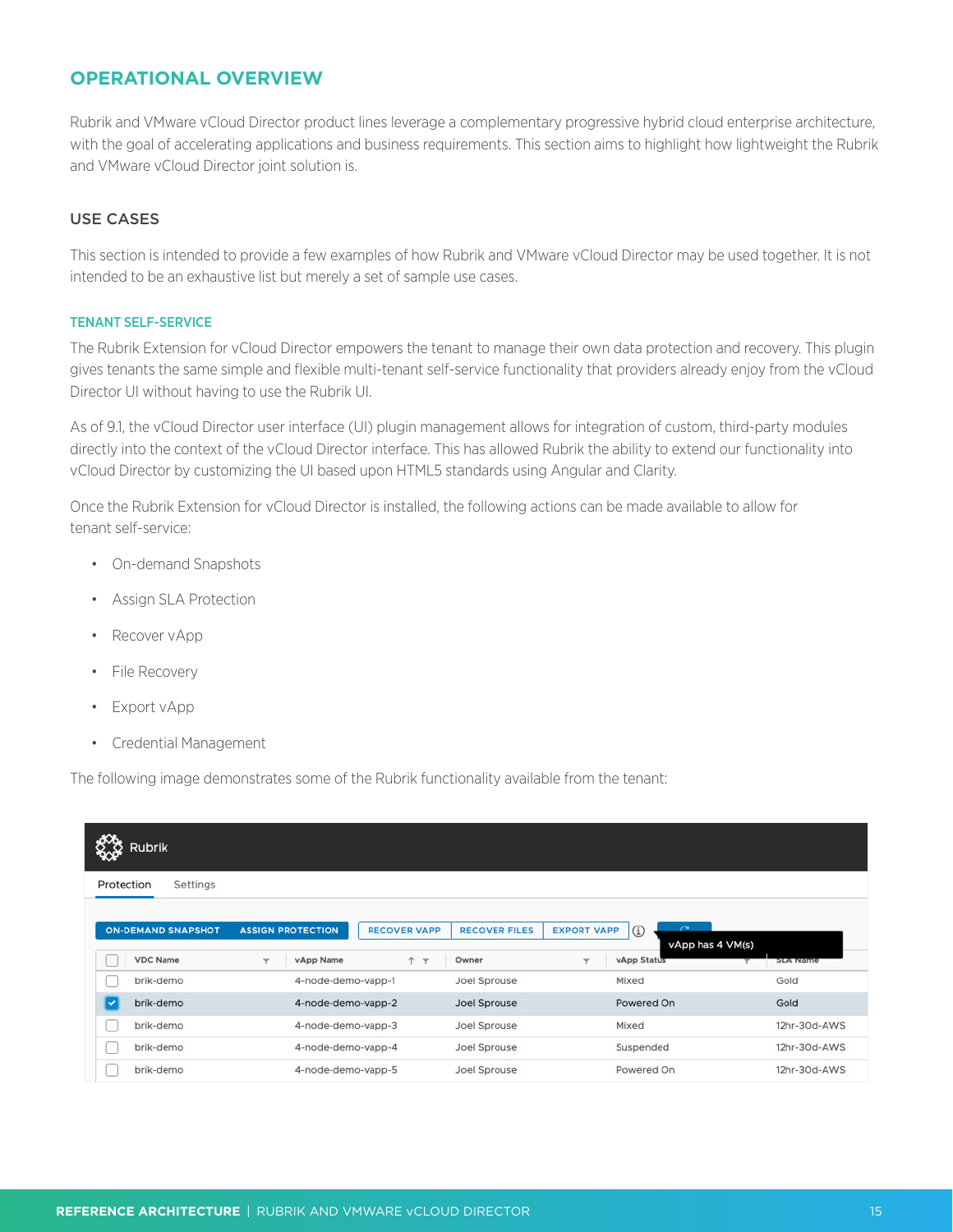By leveraging the plugin registration process that is built into vCloud Director, service providers can dictate whether the plugins should be available to the provider portal or to the tenant portal. Additionally, the service provider can provide granular control of tenant accessibility. This allows for a wide range of extensibility and integration to be made available to the tenant.

Once the plugin has been uploaded, you can quickly and clearly specify to which tenants the plugin should be published.

| <b>VIII</b> vCloud Director $\equiv$ Customize Portal |                                  |             |                                              |          |                | $\odot\,$                                        | administrator<br>System Administrator |
|-------------------------------------------------------|----------------------------------|-------------|----------------------------------------------|----------|----------------|--------------------------------------------------|---------------------------------------|
| $\ll$                                                 |                                  | Publish     |                                              | $\times$ |                |                                                  |                                       |
| Manage Plugins                                        | <b>Plugins</b><br>UPLOAD DISABLE | Scope to:   | Service Providers<br>$\triangledown$ Tenants |          |                |                                                  |                                       |
|                                                       | Name:                            | Publish to: |                                              |          | Tenant scoped? | Provider scoped?                                 | Enabled?                              |
|                                                       | <b>VCloud Availabilit</b>        |             | Filter tenants<br>All tenants                |          | $\mathcal{L}$  | $\sim$                                           | $\sim$                                |
|                                                       | Customize Portal                 |             | $\triangledown$ Ti                           |          | $\times$       | $\checkmark$                                     | $\checkmark$                          |
|                                                       | CPOM extension                   |             | $\Box$ T <sub>2</sub>                        |          | $\sqrt{}$      |                                                  | $\checkmark$                          |
|                                                       | Rubrik,                          |             |                                              |          | $\checkmark$   | $\checkmark$                                     | $\checkmark$                          |
|                                                       |                                  |             |                                              |          |                |                                                  |                                       |
| cent Tasks                                            |                                  |             |                                              |          |                |                                                  |                                       |
|                                                       |                                  |             | SAVE<br>CANCEL                               |          |                | Start Time: J. Completion Time Service Namespace |                                       |

Once the plugin is installed and initial configuration is completed by the vCD administrator, each vCD Organization can be associated with its corresponding Rubrik Organization on the Settings page. When configuring credentials, choose corresponding Organizations in vCD and Rubrik and supply the credentials for that Organization on Rubrik. Note that associating a vCD Organization with the Global Organization on Rubrik will allow access to report data from all organizations, which could pose a security risk.

| Add Rubrik Cluster<br>Credentials | Configure Credentials<br>vCD Organisation: Tenant1<br>÷ | ×           |
|-----------------------------------|---------------------------------------------------------|-------------|
| 1 Configure Credentials           | Rubrik Organsation: Tenant1 $\div$                      |             |
| 2 Confirm                         | Hostname: rubrik01.internal                             | $\cdots$    |
|                                   | Username: tenant1                                       | $\cdots$    |
|                                   | Password:                                               | $\cdots$    |
|                                   | Features: Dashboard<br>Whitelabel O<br>$\sqrt{2}$       |             |
|                                   |                                                         |             |
|                                   |                                                         |             |
|                                   |                                                         |             |
|                                   | <b>CANCEL</b>                                           | <b>NEXT</b> |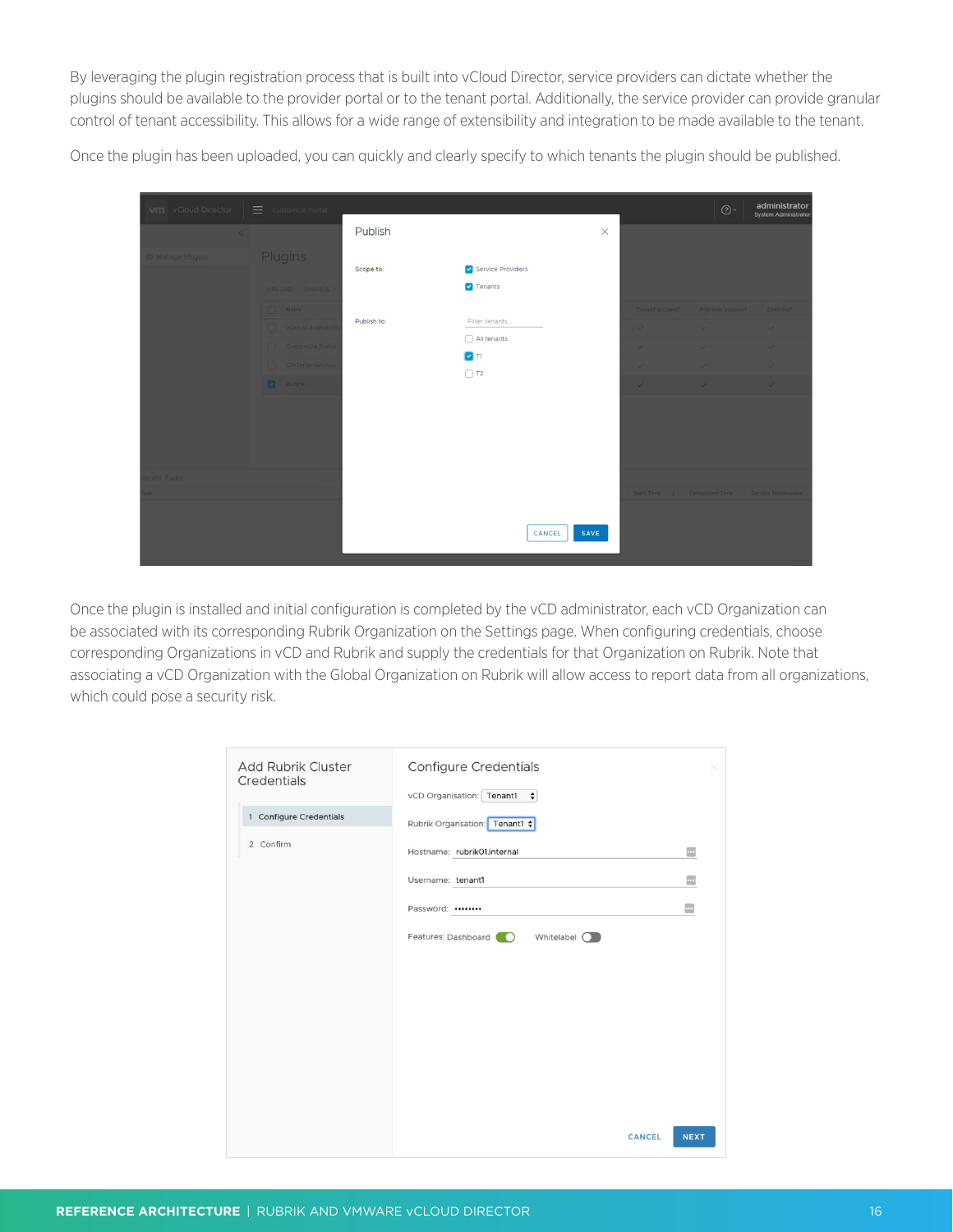#### <span id="page-16-0"></span>PROTECTING ISOLATED WORKLOADS

In many infrastructures, provider and tenant networks are isolated from each other. This lack of connectivity prevents tenants from managing various critical items (SLA domains, self-service recovery, etc.) on their own. This is illustrated in the following image:



#### RUBRIK ENVOY

Rubrik Envoy addresses this architectural challenge. Rubrik Envoy is a trusted ambassador (its certificate is issued by the Rubrik cluster) that represents the service provider's Rubrik cluster in an isolated tenant network. Rubrik Envoy is deployed as a virtual appliance in a tenant network and acts as a proxy between the tenant network and the service provider network. After deployment, Rubrik Envoy provides secure managed access between the tenant network and the network used by the Rubrik cluster. Service Providers are able to offer backup-as-a-service (BaaS) to co-hosted tenants, enabling self-service SLA management with on-demand backup and recovery.

Once a tenant subscribes to BaaS from the service provider, an Envoy virtual appliance is deployed on the tenant's network. The tenant may log into Envoy, which will route the Rubrik UI to the service provider's Rubrik cluster. Envoy will only allow access to objects that belong to the tenant. The Rubrik cluster works with the tenant VMs, via Envoy, for tasks such as application quiescence, file restore, and point-in-time recovery.

The following diagram illustrates this architecture:



Rubrik Backup Service (RBS) is deployed in tenant VMs from Envoy, thereby ensuring that RBS accepts connections only from Envoy. The actual ingestion uses Network Block Device (NBD) transport mode, making the solution agentless. Further details on deploying and configuring Rubrik Envoy are available in the Rubrik User Guide.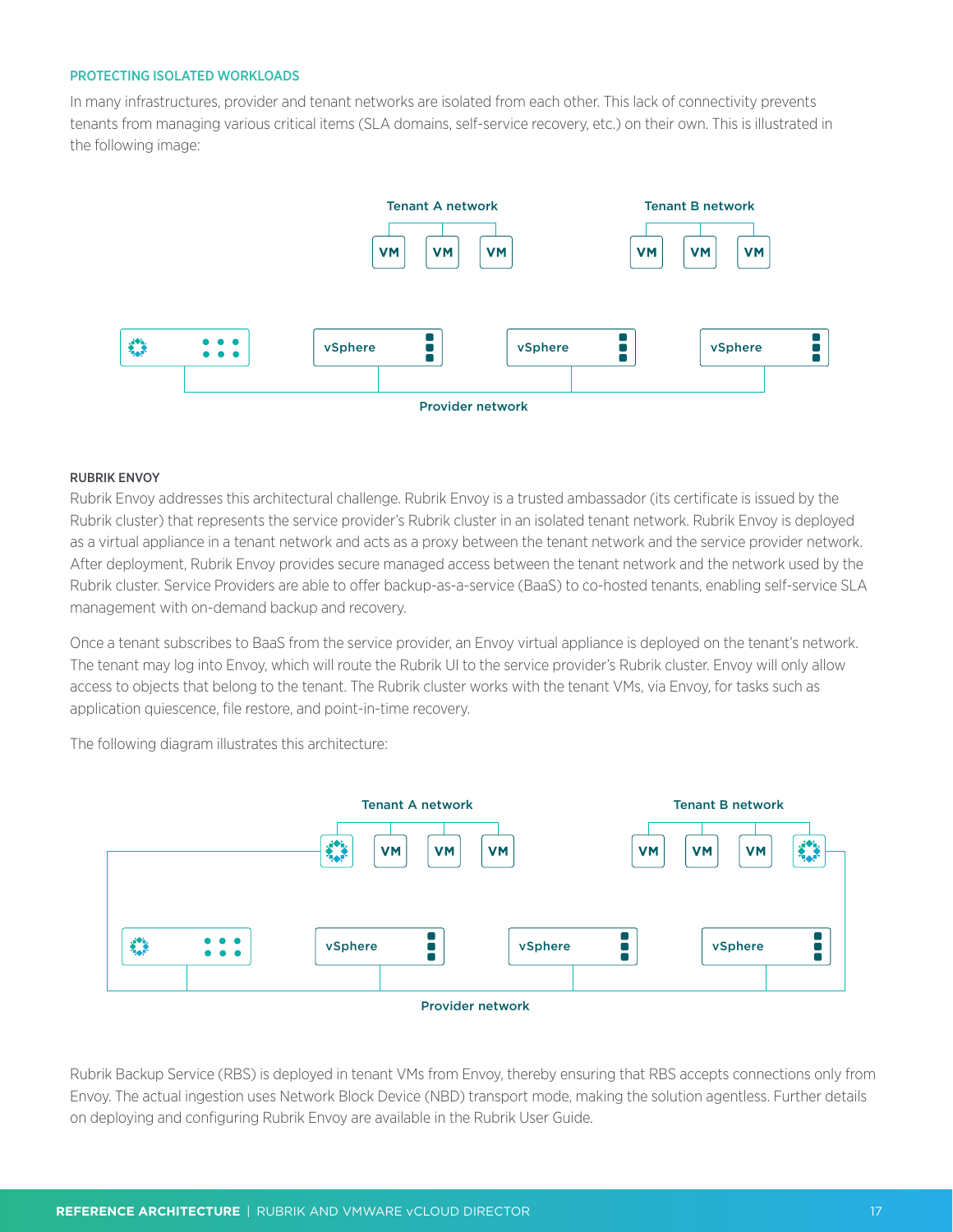#### <span id="page-17-0"></span>SERVICE NETWORK

Another approach to providing services to multiple tenants is by using a service network, similar to the approach outlined in [Architecting a VMware vCloud Director Solution for VMware Cloud Providers.](https://www.vmware.com/content/dam/digitalmarketing/vmware/en/pdf/vcat/vmware-architecting-a-vcloud-director-solution.pdf) The diagram below illustrates VMs with secondary NICs connected to a service network, utilizing to NSX Distributed Firewall to maintain segmentation between tenants. The service network runs on a unique IP range so it does not interfere with tenant networks. Firewall rules are configured to allow communication between VMs and provider services. Some services, like syslog or NTP only need outbound (i.e. VM initiated) traffic allowed. When using RBS, Rubrik requires inbound traffic to be allowed as well, so firewall rules will need to configured to accommodate this.



#### CLOUDOUT (ARCHIVAL)

CloudOut is a capability within Rubrik CDM used to archive data to the cloud for short and long-term retention. Users may leverage Rubrik to intelligently and cost-effectively store backup data in Amazon S3, Microsoft Azure Blob storage, or Google Cloud Storage. More importantly, Rubrik is optimized to provide rapid and efficient data restores both on-premises and in the public cloud. Data is indexed by Rubrik CDM before it is stored in the cloud archive, enabling customers to quickly browse, search, and restore any file. During restores, Rubrik only retrieves the specific files that need to be recovered to minimize bandwidth and egress costs.

Rubrik customers typically leverage CloudOut as a solution to replace their tape storage infrastructure, eliminating the need to copy backup data to tapes which would then need to be manually stored offsite. CloudOut provides a tape-replacement solution that is more durable, available, cost-effective, and agile.

If on-premises archive solutions are preferred, Rubrik also supports NFS, tape, and object storage.

#### CLOUDON (INSTANTIATION)

CloudOn, or instantiation, allows users to migrate existing on-premises workloads to the cloud for test/development or even disaster recovery purposes. Rubrik's CloudOn feature converts VM backups archived to the cloud into a provider-native compute instance format. There is no need to run Rubrik in the cloud to migrate workloads to the cloud for test/dev, increasing overall cloud savings.

Better yet, imagine not needing a separate cluster for test/development workloads or an identical physical infrastructure for disaster recovery. Using Rubrik CloudOn, workloads can be migrated at a VM level from on-premises to AWS or Azure.

Rubrik offers three options that can be applied to on-premises workloads that customers choose to instantiate in AWS or Azure: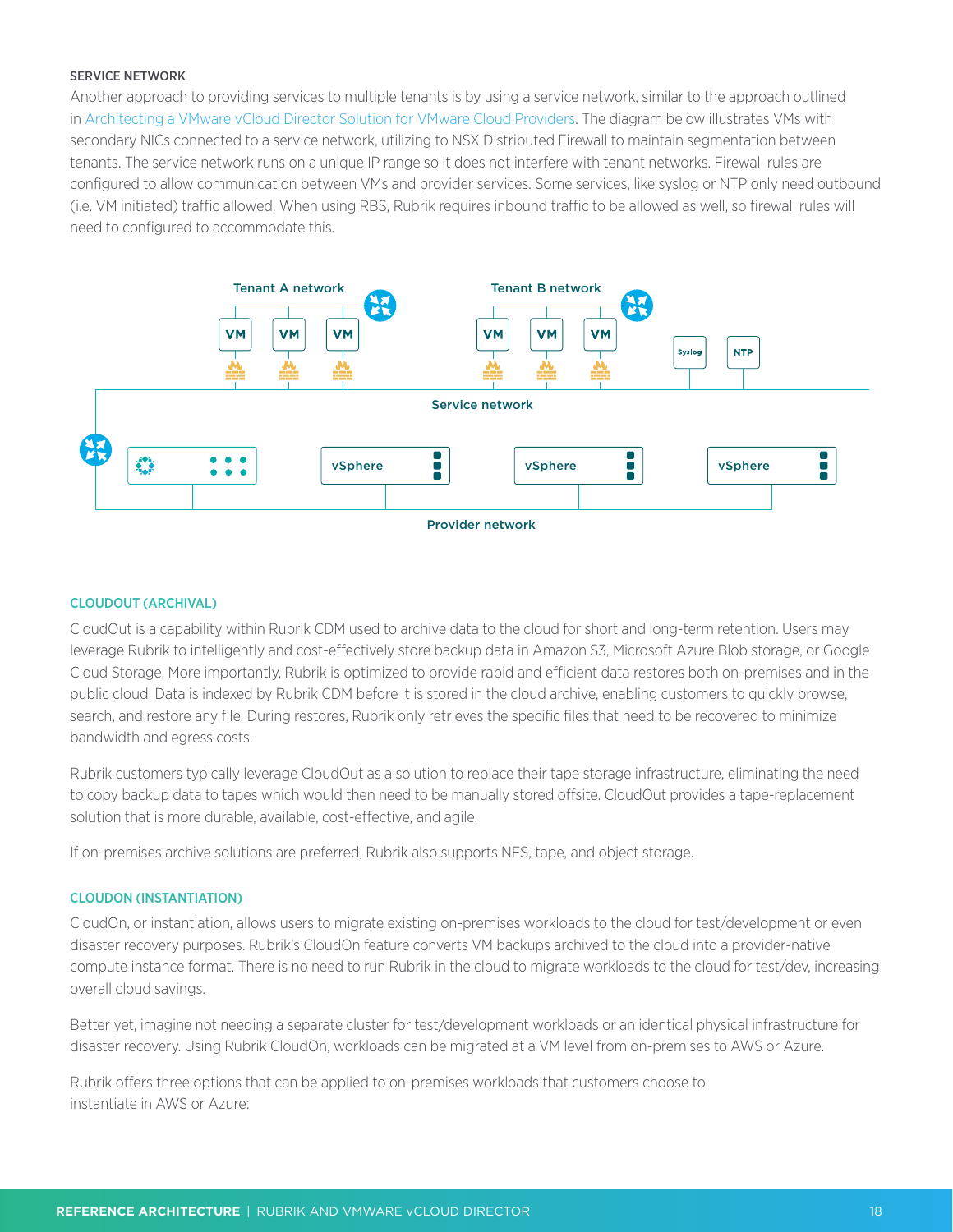- <span id="page-18-0"></span>• On-Demand - The default configuration in which Amazon Machine Images (AMIs) or Azure Virtual Hard Drives (VHDs) are created only at the time of a "power on in the cloud" request.
- Auto Convert Latest Snapshot Keep One Rubrik will automatically construct an AMI or VHD reflecting the latest snapshot to be archived into S3 or Azure. When a new snapshot is sent to the archive, a new AMI or VHD is constructed with the new archive data. Once completed, the older AMI or VHD is removed.
- Auto Convert Latest Snapshot Keep All Rubrik will automatically construct an AMI or VHD reflecting the latest snapshot to be archived into S3 or Azure. When a new snapshot is sent to the archive, a new AMI or VHD is constructed with the new archive data. The older AMI or VHD is retained if desired (configurable via policy), creating a series of AMIs or VHDs representing each snapshot.

The following screenshot demonstrates the required information to instantiate a workload in AWS:

| Launch on Cloud        |        |
|------------------------|--------|
| Cloud Provider         |        |
| AWS O AZURE            |        |
|                        |        |
| <b>Location Name</b>   |        |
| Instance Type          |        |
| m4.large (Recommended) |        |
|                        |        |
| Subnet(VPC)            |        |
|                        |        |
|                        |        |
| Security Group         |        |
|                        |        |
| Cancel                 | Submit |

Whether instantiating workloads on-demand or automatically with the latest snapshot, spinning up copies of workloads in the cloud results in faster development cycles as developers are unblocked from the constraints of physical infrastructure. Picture the cost savings garnered when avoiding a dedicated on-premises infrastructure for test/development. Developers can spin up instances when required and shut down when not in use.

# **CONCLUSION**

Rubrik's support for VMware vCloud Director protection is robust and full-featured while extending Rubrik's market leading focus on simplicity. Using Rubrik and VMware vCloud Director together helps accelerate cloud service providers on their journey to meet business requirements by protecting workloads, providing archival and replication to public cloud, and to enable tenant self-service.